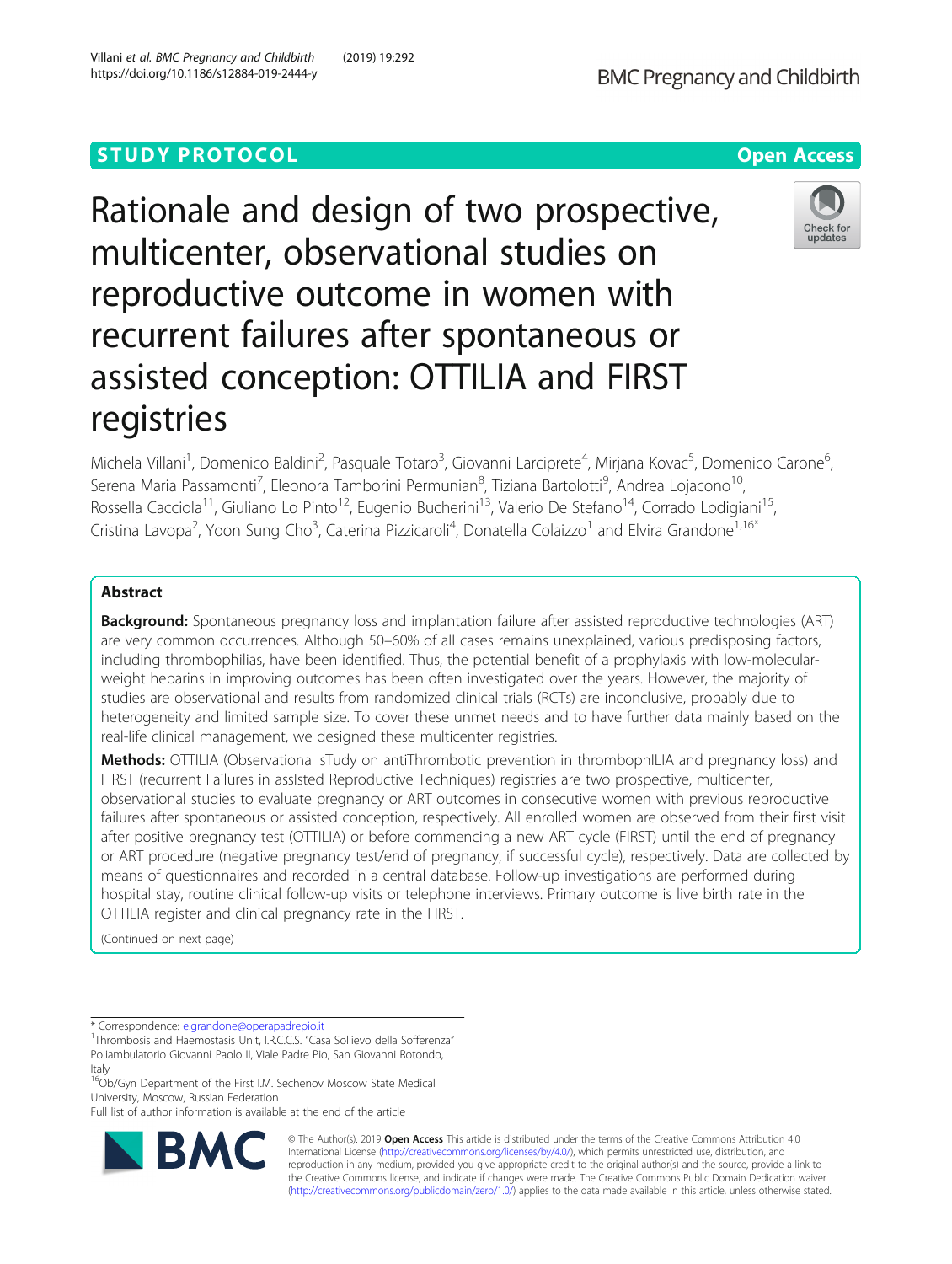## (Continued from previous page)

**Discussion:** Although RCTs are the 'gold standard' for evaluating treatment outcomes, we believe that our registries represent a valid alternative in improving knowledge on mechanisms involved in reproductive failures and supporting future clinical decisions.

Trial registration: [NCT 02385461](https://clinicaltrials.gov/ct2/show/NCT02385461), retrospectively registered 5 March 2015 (OTTILIA); [NCT 02685800](https://clinicaltrials.gov/ct2/show/NCT02685800), registered 10 February 2016 (FIRST).

Keywords: Pregnancy loss, Assisted reproductive technologies, Implantation failure, Observational study, Thrombophilia, Risk factors, Heparins

# Background

Spontaneous pregnancy loss (PL) and implantation failure after assisted reproductive technologies (ART) represent very common occurrences in women's reproductive life.

It has been estimated that PL (generally defined as a spontaneous loss of pregnancy from conception to 20 weeks of gestation) affects up to 1000–1500/10000 pregnancies/year (10–15% of pregnancies) and about 1% of all cases is a recurrent PL (RPL) [[1](#page-5-0)]. It is also known that the risk of PL increases with increasing numbers of pregnancies, regardless of previous obstetric outcomes [[2\]](#page-5-0). The risk is expected to be particularly relevant when all previous pregnancies resulted in PL: the likelihood of carrying subsequent pregnancies to term is about 80% after 2 PL, compared with 55–75% after 3 PL [\[2](#page-5-0)].

Poor outcomes have been reported in the field of ART as well. Based on the last report by the European Society of Human Reproduction and Embryology (ESHRE), in Europe, during 2012, the mean pregnancy rate per embryo transfer was 33.8% after in vitro fertilization (IVF), 32.3% after intracytoplasmic sperm injection (ICSI), 23.1% after frozen embryo replacement and 48.8% after egg donation [[3\]](#page-5-0).

Although various predisposing factors have been identified in both conditions, 50–60% of all cases remain unexplained. A potential causative role of inherited (the Factor V Leiden or the prothrombin A20210 gene variants, protein C, protein S or antithrombin deficiency) or acquired (antiphospholipid-antibody syndrome) thrombophilias has been documented  $[4-6]$  $[4-6]$  $[4-6]$  $[4-6]$  $[4-6]$ , presumably due to the obstruction in placental vessels caused by haemostatic disorders. Thus, the potential benefit of a prophylaxis with low-molecularweight heparins (LMWHs) in improving the live birth rate or outcomes in ART procedures has been often investigated and demonstrated by several studies, that are mostly limited by their observational nature or the limited sample size  $[7-12]$  $[7-12]$  $[7-12]$  $[7-12]$ . On the contrary, randomized clinical trials (RCTs) on this issue have shown inconclusive results, probably due to heterogeneity and, sometimes, small number of women included [[13](#page-6-0)–[18](#page-6-0)]. Therefore, despite increasing knowledge on reproductive failures over the past decades, there are still several aspects of clinical management, treatment and prognosis with uncertainties that need to be

addressed. As far as ART, the need for further well-designed RCTs with larger sample size has also been raised by the last Cochrane review [[19](#page-6-0)]. Unfortunately, RCTs in pregnant/infertile women are often stopped before completing, due to poor and slow recruitment.

To cover these unmet needs and to have further data mainly based on the real-life clinical management, we are currently conducting the OTTILIA (Observational sTudy on antiThrombotic prevention in thrombophILIA and pregnancy loss – NCT 02385461) and FIRST (recurrent Failures in assIsted Reproductive Techniques – NCT 02685800) registries, respectively.

We summarize here the design of these studies and discuss the importance of their results in the clinical practice.

# Methods

# Aims

Primary aims of the OTTILIA and FIRST registries are: (1) to identify and evaluate all possible factors associated with reproductive outcome and improve risk stratification of women, (2) to assess the best clinical management strategies (including a potential benefit of prophylaxis with LMWH) in improving outcome, (3) to evaluate characteristics of women who possibly benefit from an antithrombotic treatment.

Secondary aims are: (1) to evaluate occurrence of ovarian hyperstimulation syndrome (OHSS) in women undergoing ovarian stimulation, obstetric and thromboembolic complications according to characteristics of women and possible treatment, (2) to evaluate, among women prescribed with pharmacological treatments, the risk of side effects.

Additional aims include evaluation of incidence, prevalence, and recurrence of reproductive failures in the 'real word' of women trying to get pregnant and/or to carry a pregnancy to term.

# Design and setting of the study

OTTILIA and FIRST registries are two prospective, studies designed to investigate pregnancy or ART outcomes according to different clinical and laboratory features and clinical management in women consecutively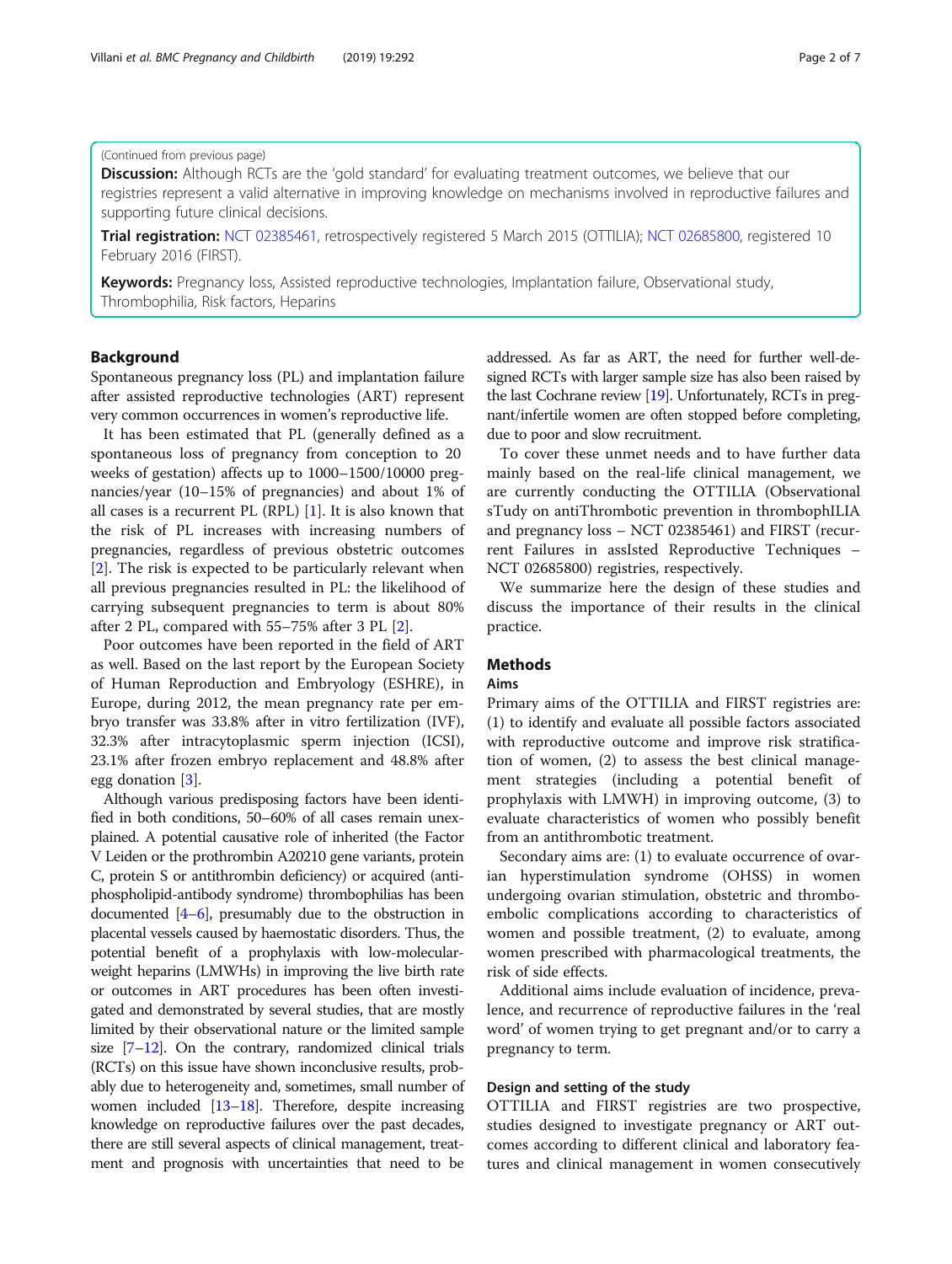observed because of previous reproductive failures after spontaneous or assisted conception, respectively.

The possible assignment of women to treatments (such as LMWH) is not decided in advance but instead falls within current practice.

Obstetrics and Gynecology Departments as well as Thrombosis Centers with local Ethical Committee approval are allowed to participate to these studies.

Authors adhered to SPIRIT guidelines.

### Participants

All consecutive women who meet the inclusion criteria for the OTTILIA or FIRST registries (Table 1) are recruited by participating Centers on admission after obtaining informed consent. Women eligible for the OTTILIA register can undergo thrombophilia test before conception, according to local policy. If the test is not available or the test was not prescribed by the physician, women included are considered as non- carriers. As far as FIRST, knowledge of thrombophilia status is not a prerogative of the register. However, when information is available, it will be considered in final analysis.

Enrolled women are free to withdraw their informed consent and exit from the study.

### Study procedure

All enrolled women are observed from their first visit after positive pregnancy test (OTTILIA) or before commencing a new ART cycle (FIRST) until the end of pregnancy or ART procedure (negative pregnancy test/end of pregnancy, if successful cycle), respectively.

At baseline, clinical information and index- pregnancy/ART cycle details are obtained from all women by a specially trained staff (Table [2](#page-3-0)). Data are collected by means of questionnaires and recorded in a web-based database including an electronic form for each woman enrolled. To ensure high quality data, a centralized data management performs quality control and plausibility checks according to predefined procedures. Follow-up data (Table [2](#page-3-0)) are collected during the three trimesters of pregnancy and in the puerperium period (6 weeks after delivery), at the time of hospital stay, routine clinical follow-up visits or telephone interviews.

The primary outcome is the live birth rate in the OTTILIA register and live birth or clinical pregnancy rate in the FIRST. The definition of all primary and secondary outcomes is provided in Table [3](#page-4-0).

### Data management

Data are stored and analysed in a central database. Access to the study documentation system and the study database requires user authentication and is restricted to the responsible study staff. Women are consecutively enrolled, so avoiding possible errors deriving from subject selection. Further errors deriving from a subjective interpretation of outcome measurements are avoided through using well-defined scores. Also, standardization of collection procedure has been thought to avoid errors due to data collection.

### Statistical analysis plan

Absolute numbers, percentage and median (range) or mean (±standard deviation) will be calculated to describe study groups and sub-groups. Associations between aforementioned primary and secondary outcomes and both numerical and categorical variables (age, drugs, comorbidities, medical procedures, drug regimens and doses, etc.) collected during study will be tested. Relative risk value, with a 95% confidence interval, will be computed for the comparison of outcomes occurrence.

Validity of primary results will be examined, using a sensitivity analysis of sub-groups and applying more than one statistical test. Parametric and non-parametric statistical tests, according to data distributions, will be

Table 1 Inclusion and exclusion criteria of the OTTILIA and FIRST registries

| <b>OTTILIA</b>                                                                                                                                                                                                                                                                                                | <b>FIRST</b>                                                                                                                                                                                                                                                                                                          |
|---------------------------------------------------------------------------------------------------------------------------------------------------------------------------------------------------------------------------------------------------------------------------------------------------------------|-----------------------------------------------------------------------------------------------------------------------------------------------------------------------------------------------------------------------------------------------------------------------------------------------------------------------|
| Inclusion criteria                                                                                                                                                                                                                                                                                            |                                                                                                                                                                                                                                                                                                                       |
| • Pregnancy confirmed by urine/blood pregnancy test or ultrasound examination<br>• Previous recurrent otherwise unexplained PL<br>$\geq$ 3 or 2 PL in the presence of at least 1 normal fetal karyotype<br><b>or</b><br>• At least 1 previous IUFD<br>A loss after 20 weeks of a morphologically normal fetus | • ART cycle at enrolment<br>First, second and third level ART cycles<br>• 2 or more implantation failures/losses of clinical<br>pregnancies after ART (independently of the number<br>of embryos transferred)<br>At least 2 previous cycles with negative pregnancy test<br>and/or PL after a positive pregnancy test |
| Exclusion criteria                                                                                                                                                                                                                                                                                            |                                                                                                                                                                                                                                                                                                                       |
| • Personal history of venous and/or arterial thromboembolism<br>• Allergy to LMWHs<br>• Uterine abnormalities<br>• Cervical incompetence<br>• Chromosomal abnormalities in parents<br>• Known hemorrhagic diathesis                                                                                           | • Uterine abnormalities<br>• Hydrosalpinx<br>• Chromosomal abnormalities in parents<br>• Known hemorrhagic diathesis<br>• Previous inclusion in the study                                                                                                                                                             |

PL pregnancy loss, IUFD intrauterine fetal death, ART assisted reproductive technologies, LMWHs low-molecular-weight heparins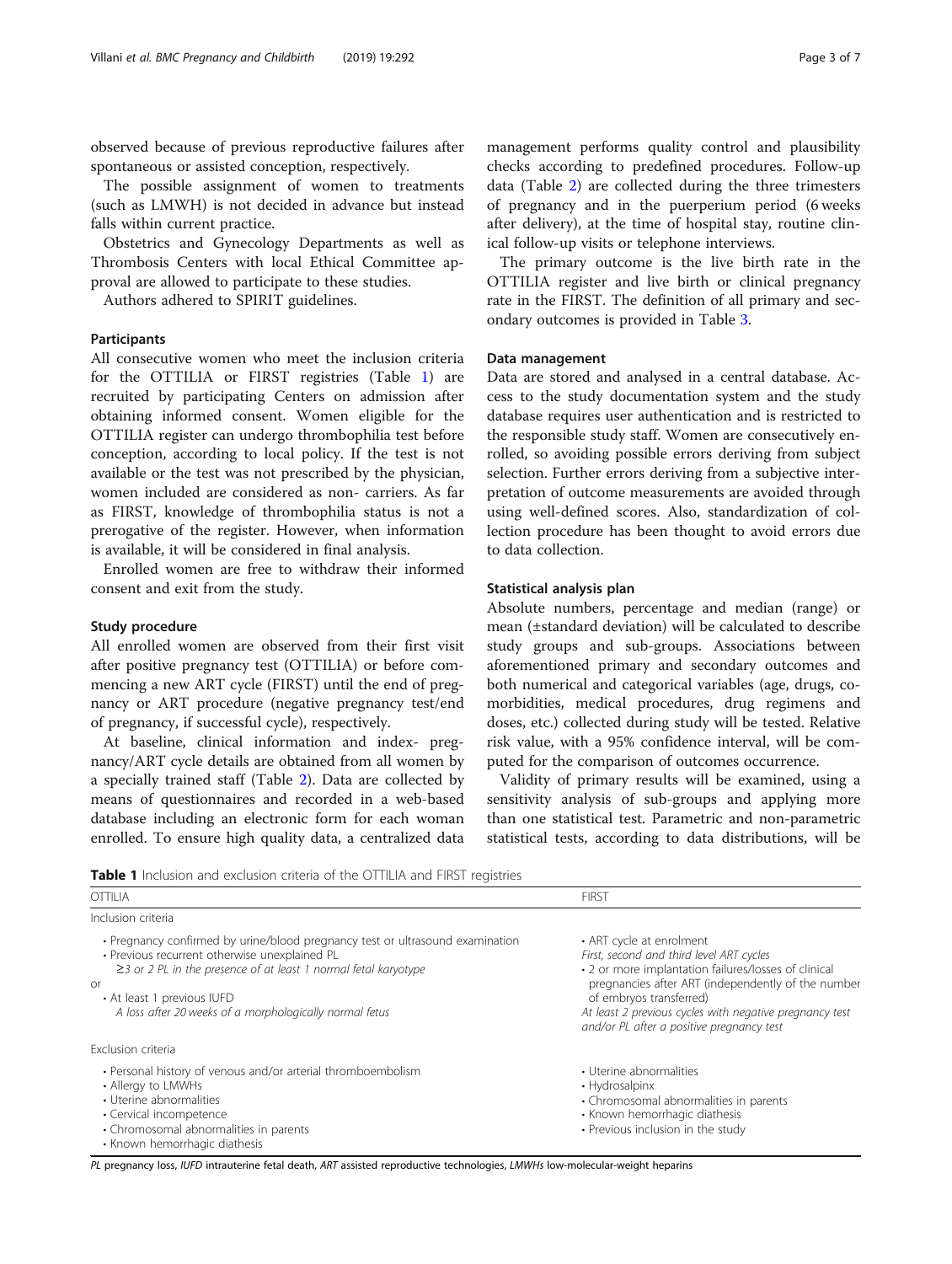<span id="page-3-0"></span>

| Table 2 Baseline and Follow-up data for evaluation and           |
|------------------------------------------------------------------|
| monitoring of women enrolled in the OTTILIA and FIRST registries |

| Follow-up<br>Pregnancy outcomes:<br>· Live birth (gestational age,<br>delivery mode, sex, birth<br>weight, fetal or maternal<br>hemorrhage)<br>· Obstetric complications<br>(PL, IUFD, gestational<br>hypertension, preeclampsia,<br>HELLP syndrome, SGA<br>newborns, placental<br>abruption)<br>$\cdot$ VTE                                                                                                                                  |
|-----------------------------------------------------------------------------------------------------------------------------------------------------------------------------------------------------------------------------------------------------------------------------------------------------------------------------------------------------------------------------------------------------------------------------------------------|
|                                                                                                                                                                                                                                                                                                                                                                                                                                               |
| Follow-up<br>ART outcomes:<br>· Clinical pregnancy<br>· Live birth (gestational age,<br>delivery mode, sex, birth<br>weight, fetal or maternal<br>hemorrhage)<br>· Obstetric complications<br>(PL, IUFD, gestational<br>hypertension, preeclampsia,<br>HELLP syndrome, SGA<br>newborns, placental<br>abruption)<br>• OHSS (time of occurrence<br>after ovarian stimulation,<br>severity, estradiol levels<br>pg/ml, treatment)<br>$\cdot$ VTF |
|                                                                                                                                                                                                                                                                                                                                                                                                                                               |

VTE venous thromboembolism, IUI intrauterine insemination, IVF in vitro fertilization, ICSI intracytoplasmic sperm injection, PL pregnancy loss, IUFD intrauterine fetal death, SGA small-for-gestational age, OHSS ovarian hyperstimulation syndrome

used for comparison of categorical and numerical variables. Strategy to prevent missing data will be employed. We select clinical information and laboratory measurements that are routinely included in the 'real word' practice, to facilitate the adherence of the investigators to the study protocol. Contacts will be kept with the investigators to reduce the burden of missing data as much as possible. A query-based system will allow us to ask investigators for the missing variables, whether the variables are meaningful for the final analysis. A  $p$  value below 0.05 will be considered to define statistical significance.

Stratification according to sub-groups of subjects will be taken into account on the basis of propensity to receive or not the treatment. This strategy will allow for an accurate and statistically valid analysis of heterogeneity that will be eventually observed. Potential confounding factors will be identified and after the evaluation of possible relationship between single variables by univariate analysis, logistic regression analysis will be performed to estimate the independence of associations identified. Data analysis will be performed also taking into account type of molecules administered, starting time and duration of thromboprohylaxis.

### Study size estimation

In the literature, the likelihood of observing live births without any treatment is estimated to range between 55 and 80% [\[2](#page-5-0)]; a multicentre Italian study [\[9](#page-6-0)] showed the occurrence of complications in 50% of all untreated women during pregnancy. Given these estimates, for the OTTILIA register, in order to observe an absolute increase of 15–20% (statistical power: 80%, significance level: 0.05), we calculated the inclusion of 190–340 thrombophilic women and, simultaneously, a cohort of pregnant women with the same clinical history (see inclusion criteria) not carrying inherited thrombophilia, in a ratio of at least 1:1. Thus, an overall number of 380– 680 consecutive pregnancies are needed.

As far as the FIRST register is concerned, we estimated the inclusion of 624 women. This estimate is calculated on the basis of (1) the probability of observing live births after ART procedures (20–30%), (2) the estimate of an absolute increase of 5–10% in the number of live births after a prophylaxis of LMWHs (statistical power: 80%, significance level: 0.05).

It has been estimated that the OTTILIA and FIRST registries will be executed in the periods February 2012–December 2020 and October 2015–September 2020, respectively. In both the registries, an additional period of 9 months from the date of the last enrollment will be considered.

# **Discussion**

Recurrent reproductive failure represents a relevant women's health problem. Despite increasing knowledge on this issue, the weight of some risk factors is still unclear and advancements in clinical management and treatment generate new unknown issues and uncertainties. Thus, in current clinical practice a lot of different approaches in management of spontaneous pregnancies or after ART attempts in women with previous failures are observed.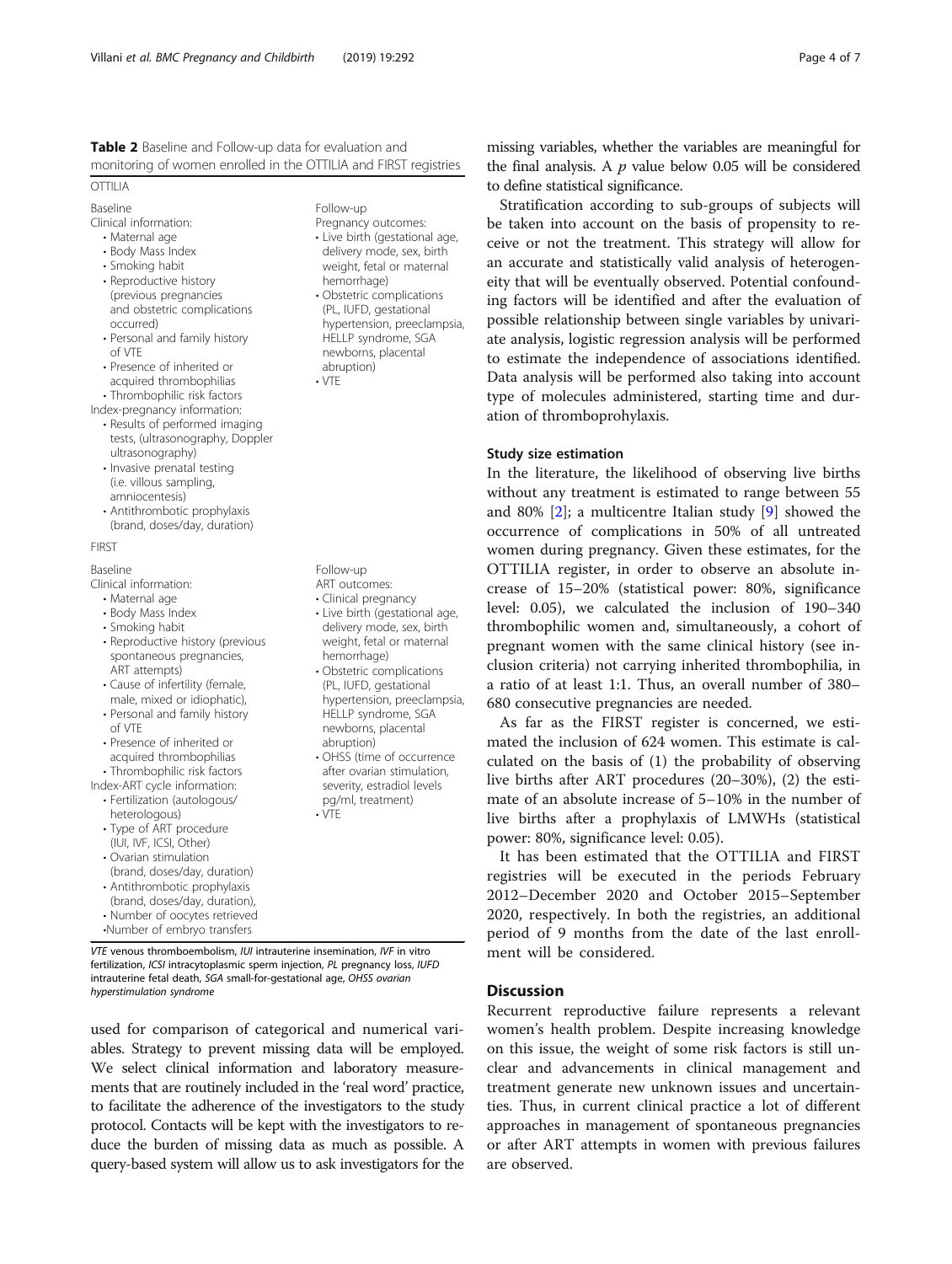|                                             | Definitions                                                                                                                                                                                                                                                                                                                                                                                                                                       | Source                                                                                                                                                                                                             |
|---------------------------------------------|---------------------------------------------------------------------------------------------------------------------------------------------------------------------------------------------------------------------------------------------------------------------------------------------------------------------------------------------------------------------------------------------------------------------------------------------------|--------------------------------------------------------------------------------------------------------------------------------------------------------------------------------------------------------------------|
| Clinical pregnancy                          | A pregnancy confirmed by ultrasonographic<br>visualization of gestational sac or fetal heartbeat                                                                                                                                                                                                                                                                                                                                                  | Wang X et al. Fertil Steril 2003; 79: 577-9.                                                                                                                                                                       |
| Live birth                                  | The delivery of a live newborn                                                                                                                                                                                                                                                                                                                                                                                                                    | https://www.gfmer.ch/Medical_education_En/Live_<br>birth definition.htm                                                                                                                                            |
| Pregnancy loss (PL)                         | A loss occurring ≤20 weeks                                                                                                                                                                                                                                                                                                                                                                                                                        | Regan L. BMJ 1991; 302: 543-4                                                                                                                                                                                      |
| Intrauterine fetal death (IUFD)             | A loss occurring after 20 weeks                                                                                                                                                                                                                                                                                                                                                                                                                   | Royal College of Obstetricians & Gynaecologists.<br>Late intrauterine fetal death and stillbrith (Green-top<br>Guideline 55). London: Royal College of Obstetricians<br>& Gynaecologists; 2010 [cited 2019 May 30] |
| Preterm birth                               | The delivery of an infant before completion<br>of 37 weeks gestation                                                                                                                                                                                                                                                                                                                                                                              | ACOG Committee Opinion No 579: definition of<br>term pregnancy. Obstet Gynecol. 2013;122: 1139-40                                                                                                                  |
| Gestational hypertension (GH)               | Blood pressure $\geq$ 140/90 mmHg after 20 weeks<br>of gestation in a previously normotensive woman                                                                                                                                                                                                                                                                                                                                               | www.nice.org.uk/guidance/cg107                                                                                                                                                                                     |
| Preeclampsia                                | Blood pressure $\geq$ 140/90 mmHg and proteinuria<br>of 0.3 g or more in a 24-h urine specimen<br>occurring after 20 weeks of gestation in a<br>previous normotensive woman                                                                                                                                                                                                                                                                       | www.nice.org.uk/guidance/cg107                                                                                                                                                                                     |
| HELLP syndrome                              | Thrombocytopenia (i.e. platelet count<br>< 150,000 cells/µL), elevated AST and/or<br>ALT (> 40 IU/L), increased LDH (> 600 IU/L),<br>and hemolysis (increased LDH level)                                                                                                                                                                                                                                                                          | Martin JN et al. Am J Obstet Gynecol 1999;<br>180: 1373-84.                                                                                                                                                        |
| Small-for-gestational age (SGA)<br>newborns | Apparently healthy neonate with birthweight<br><10th centile for gestational age in the absence<br>of infection and maternal drug or alcohol abuse                                                                                                                                                                                                                                                                                                | RCOG. The investigation and management of<br>the small-for-gestational-age fetus. Green-top<br>Guideline. 2nd ed.; 2014                                                                                            |
| Placental abruption                         | The early separation of the placenta from<br>the uterus                                                                                                                                                                                                                                                                                                                                                                                           | Ananth CV, et al. Am J Obstet Gynecol. 2016;214: 272                                                                                                                                                               |
| Ovarian hyperstimulation<br>syndrome (OHSS) | An exaggerated systemic response to ovarian<br>stimulation with a wide spectrum of clinical and<br>laboratory manifestation. According to the degree<br>of manifestations it is classified as mild, moderate,<br>or severe.                                                                                                                                                                                                                       | Humaidan P, et al. Hum Reprod. 2016;31: 1997-2004                                                                                                                                                                  |
| Venous thromboembolism (VTE)                | Deep vein thrombosis (DVT), defined as a blood<br>clot in deep veins of the legs with or without<br>pulmonary embolism (PE). DVT is diagnosed if<br>confirmed by Doppler ultrasound exam. PE<br>diagnosis is confirmed by ventilation-perfusion<br>lung scanning, angiography, or computed<br>tomography.<br>Pregnancy-related VTE is defined as a VTE<br>occurring during the pregnancy or in the<br>puerperium (within 6 weeks after delivery). | Kearon C, et al., Chest 2012; 141 (2 Suppl):<br>e419S-e496S.                                                                                                                                                       |
| Hemorrhage.                                 | Bleeding events. They are classified as major<br>or minor according the ISTH criteria. Wound<br>hematoma in case of caesarean section                                                                                                                                                                                                                                                                                                             | Schulman S, J Thromb Haemost 2005; 3: 692-4.                                                                                                                                                                       |

<span id="page-4-0"></span>Table 3 Definitions of primary and secondary outcomes in the OTTILIA and FIRST registries

The OTTILIA and FIRST registries encompass population of pregnant women with a history of recurrent PL and women undergoing ART procedures after previous failures, respectively, to clarify the role of factors affecting outcome and identify strategies for a successful clinical management.

Although RCTs represent the 'gold standard' for evaluating treatment outcomes, studies in these populations are often interrupted before reaching sample size provided at the time of study design because of the slow recruitment and to the reluctance of women to participate, as previously anticipated. Due to their observational character, the OTTILIA and FIRST registries represent a valid alternative to RCTs, by systematically registering who is treated, how long, and which molecules are used. In addition, while RTCs are normally carried out under optimal conditions, very different from real life, observational studies provide a representative picture of the problem and show how treatments/interventions are administered in everyday clinical practice. Unlike previous observational studies, our registries encompass well-defined populations of women with recurrent reproductive failures; furthermore the multicenter approach allows to collect larger number of participants, different geographic locations, the possibility of inclusion of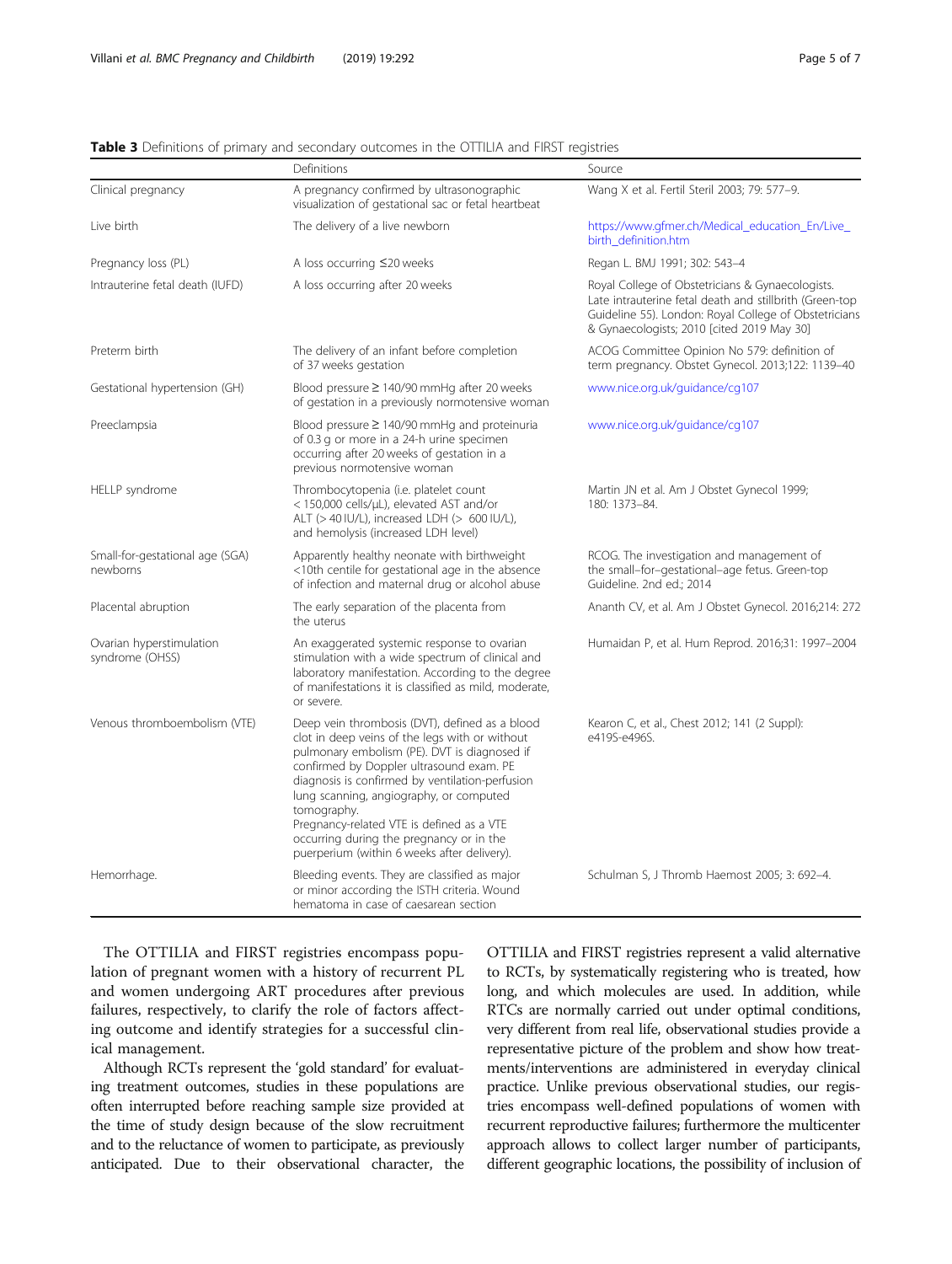<span id="page-5-0"></span>a wider range of population groups, and the ability to compare results among centers, all of which increase the generalizability of the study.

Thus, the strengths of these studies are primarily intrinsically associated with their characteristic design. Other strong points include the use of predefined questionnaires to ensure a standardised and comparable observation, and an electronic documentation system for high-quality data acquisition, in addition to a centralized data management. Last but not least, unlike usually happens in real life studies, in our registries the presence of eligibility criteria improve the consistency of the results, by enrolling women with specific characteristics. For example, in contrast to numerous clinical studies on recurrent PL, in the OTTILIA register, strict criteria are required for enrolment: ≥3 or 2 PL in the presence of at least 1 normal fetal karyotype.

Due to their proximity to the real world, with all its complexity, limitations of these registers include variable treatment adherence, multiple therapies, that often dilute the magnitude of a treatment effect or influence treatment decision. However, the choice of well-defined selection criteria should help prevent these risks.

Therefore, by remedying the problem of study design in obstetric populations, we believe that our registries will improve knowledge on mechanisms involved in reproductive failure and support clinical decisions in the prevention of this very serious and stressful women's health problem.

### Abbreviations

ART: Assisted reproductive technologies; DVT: Deep vein thrombosis; ESHRE: European Society of Human Reproduction and Embryology; GH: Gestational hypertension; ICSI: Intracytoplasmic sperm injection; IUFD: Intrauterine fetal death; IUI: Intrauterine insemination; IVF: In vitro fertilization; LDH: Lactate dehydrogenase; LMWHs: Low-molecular-weight heparins; OHSS: Ovarian hyperstimulation syndrome; PE: Pulmonary embolism; PL: Pregnancy loss; RCTs: Randomized clinical trials; RPL: Recurrent pregnancy loss; SGA: Small-for-gestational age; VTE: Venous thromboembolism

#### Acknowledgements

Not applicable.

#### Ethics committees that approved the study

Fondazione I.R.C.C.S. "Casa Sollievo della Sofferenza", S. Giovanni Rotondo" General Hospital "San Giovanni Calibita" Fatebenefratelli, Rome Blood Transfusion Institute of Serbia, Belgrade (Serbia) University of Milan, Fondazione IRCCS Ca′ Granda, Ospedale Maggiore Policlinico AUSL Romagna per F.C.S.A. (Association of Italian Thrombosis Centres) Agnone and Isernia Hospitals Azienda Regionale Molise Azienda Ospedaliera "Bianchi-Melacrino-Morelli" Regione Calabria Presidio Ospedaliero "Ferrarotto" Azienda Ospedaliero-Universitaria "Policlinico – Vittorio Emanuele" Catania Ospedali Galliera di Genova Hospital Ethics Committee Spedali Civili di Brescia Hospital Ethics Committee A.O. Mauriziano di Torino Interdep. Committee at the Azienda Ospedaliero-Universitaria Città della Salute e della Scienza di Torino Catholic University Hospital Ethics Committee, Rome University of Insubria Ethics Committee

#### Authors' contributions

EG, MV, DCo conceived the study. DB, PT, GL, DCa, SMP, ETP, TB, EB, VDS, CLo helped with implementation. EG and MV provided statistical expertise. MK, AL, RC, GLP, CLa, YSC, CP contributed to refinement of the study protocol. All authors read and approved the final manuscript.

#### Funding

This research received no specific grant from any funding agency in the public, commercial, or not-for-profit sectors.

#### Availability of data and materials

Not applicable.

#### Ethics approval and consent to participate

OTTILIA and FIRST Registries have been approved by the local Ethics Committees of all participating Centers (Coordinating Center: IRCCS 'Casa Sollievo della Sofferenza', San Giovanni Rotondo, Foggia, Italy; Project number OTTILIA: EMOST 01/2011 – V 1\_30 Nov 11, Project number FIRST: FIRST – V 1\_28 Ago 15). Each woman will be requested to give informed consent to participate in the study.

Both the protocols are registered at [ClinicalTrials.gov](http://clinicaltrials.gov), ID No: NCT 02385461 (OTTILIA) and NCT 02685800 (FIRST).

#### Competing interests

The authors declare that they have no competing interests.

#### Author details

<sup>1</sup>Thrombosis and Haemostasis Unit, I.R.C.C.S. "Casa Sollievo della Sofferenza" Poliambulatorio Giovanni Paolo II, Viale Padre Pio, San Giovanni Rotondo, Italy. <sup>2</sup>Centro di Fecondazione Medicalmente Assistita MoMò Fertilife, Bisceglie, Italy. <sup>3</sup>Centro PMA "Casa di Cura Santa Maria", Bari, Italy.<br><sup>4</sup>Department of Obstatrics and Gynosology. Eatoboogfratelli Isola <sup>4</sup>Department of Obstetrics and Gynecology, Fatebenefratelli Isola Tiberina Hospital, Rome, Italy. <sup>5</sup> Blood Transfusion Institute of Serbia, Belgrade, Serbia.<br><sup>6</sup> Conter of Penroduction and Andrelocy (CPEA). Tarante, Italy. <sup>7</sup> A. Bianchi. Center of Reproduction and Andrology (CREA), Taranto, Italy. <sup>7</sup>A. Bianchi Bonomi Hemophilia and Thrombosis Center, Fondazione IRCCS Ca' Granda - Ospedale Maggiore Policlinico, Milan, Italy. <sup>8</sup>Department of Clinical Medicine, Insubria University, Varese, Italy. <sup>9</sup>Centro PMA "ARTeBIOS", Lugo, Ravenna Italy. <sup>10</sup>Obstetrics and Gynecology, Department of Clinical and Experimental Sciences, ASST Spedali Civili and University of Brescia, Brescia, Italy. <sup>11</sup> Haemostasis Unit, Department of Clinical and Experimental Medicine, University of Catania, Catania, Italy. 12Department of Internal Medicine, Galliera Hospital, Genoa, Italy. 13Unit of Vascular Medicine and Angiology, Civic Hospital of Faenza, Faenza, Italy. 14Institute of Hematology, Catholic University, Rome, Italy. <sup>15</sup>Thrombosis and Hemorrhagic Center, Humanitas Research Hospital and Humanitas University, Rozzano, Italy. <sup>16</sup>Ob/Gyn Department of the First I.M. Sechenov Moscow State Medical University, Moscow, Russian Federation.

### Received: 5 December 2017 Accepted: 31 July 2019 Published online: 13 August 2019

#### References

- 1. Regan L, Braude PR, Trembath PL. Influence of past reproductive performance on risk of spontaneous abortion. BMJ. 1989;299:541–5.
- 2. Stirrat GM. Recurrent miscarriage. Lancet. 1990;336:673–5.
- 3. European IVF-Monitoring Consortium (EIM) for the European Society of Human Reproduction and Embryology (ESHRE), Calhaz-Jorge C, de Geyter C, Kupka MS, de Mouzon J, Erb K, Mocanu E, et al. Assisted reproductive technology in Europe, 2012: results generated from European registers by ESHRE. Hum Reprod. 2016;31:1638–52.
- Rey E, Kahn SR, David M, Shrier I. Thrombophilic disorders and fetal loss: a meta-analysis. Lancet. 2003. [https://doi.org/10.1016/S0140-6736\(03\)12771-7](https://doi.org/10.1016/S0140-6736(03)12771-7).
- 5. Di Nisio M, Rutjes AW, Ferrante N, Tiboni GM, Cuccurullo F, Porreca E. Thrombophilia and outcomes of assisted reproduction technologies: a systematic review and meta-analysis. Blood. 2011. [https://doi.org/10.1182/](https://doi.org/10.1182/blood-2011-03-340216) [blood-2011-03-340216.](https://doi.org/10.1182/blood-2011-03-340216)
- 6. Sergi C, Al Jishi T, Walker M. Factor V Leiden mutation in women with early recurrent pregnancy loss: a meta-analysis and systematic review of the causal association. Arch Gynecol Obstet. 2015. [https://doi.org/10.1007/s004](https://doi.org/10.1007/s00404-014-3443-x) [04-014-3443-x.](https://doi.org/10.1007/s00404-014-3443-x)